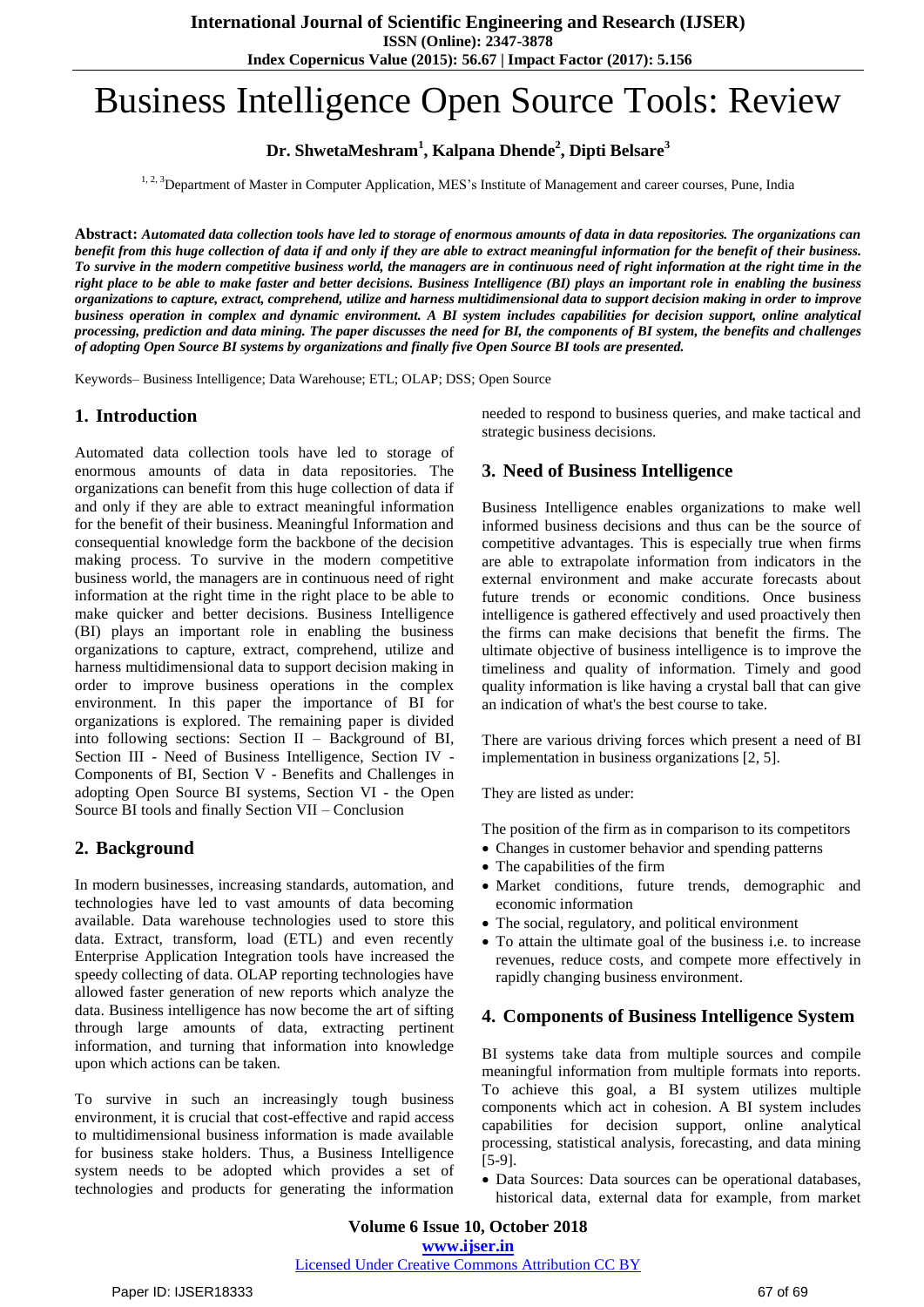research companies or from the Internet), or information from the already existing data warehouse environment. The data sources can be relational databases or any other data structure that supports the line of business applications. They also can reside on many different platforms and can contain structured information, such as tables or spreadsheets, or unstructured information, such as plaintext files or pictures and other multimedia information

- Data Warehouse A Data Warehouse is a central decision support database created for making the data from all sources – internal as well as external, useful and accessible for decision-makers to extract the information they need for making critical business decisions. The data is systematically collected, organized and stored in a warehouse for integration, cleansing, aggregation, validation and query tasks.
- Extract-Transform-Load (ETL) Tools ETL includes processes and tools used to extract data from external sources, transforming and pre-processing such data into a format compatible with the organization's Data Warehouse structures for loading.
- Data Mart A Data Mart is a functional database that extracts specific information out of the overall data warehouse or directly from external regarding specific queries.
- On-line Transaction Processing (OLTP) techniques Tools for reliable and efficient processing of a large number of transactions comprising of day-to-day operations and ensuring data consistency in traditional relational database
- On-line Analytical Processing (OLAP) technique These systems work with data warehouses to process queries required to discover trends, analyze critical factors and generates reports from large volumes of multidimensional data.
- Dashboards Digital Dashboards allow organizations to capture and report specific data points from each department within the organization, thus providing a "snapshot" of performance [8].
- Data Mining Tools specifically designed to identify patterns, relationships and rules within the data warehouse for discovery and insight into business knowledge and subsequent analytical prediction.
- Decision Support Systems (DSS) These are softwarebased tools that first compile useful information from a combination of multiple sources such as raw data, documents, personal knowledge, or business models, and then use this compiled information to identify and solve problems and make better business decisions [9].

# **5. Adopting Open Source in Business Intelligence: Benefits and Challenges**

Open Source Software (OSS) revolution has transformed the ways of use of information systems and services by individual users as well as business organizations. OSS systems for data warehousing as well as BI systems have also come up. Business organizations can benefit from the use of open source BI systems due to following reasons [10]

 Lower Cost - Open Source BI systems are inexpensive from licensing point of view. Moreover, business organizations can use free versions of open source software for pilot projects thereby benefiting in terms of minimal acquisition cycles and associated entry costs.

- Component Based design allows them to fit into existing applications being used by the organizations.
- Open Source BI systems can provide better security features and provides solutions about installation instructions, updates, best practices, and feature requests in real time.
- Customization is possible with Open Source BI systems.
- Possibility of frequent updates if the adopted Open Source BI system is backed by a robust developer community which continues to provide support for feature improvement as well as customization in accordance with infrastructure of the organization. However, there are certain challenges in using Open Source BI systems [10- 11].
- Requirement of highly trained developer group Since an Open Source BI system involves a community of developers who can provide customized system as per the specific needs of the organization, there is a requirement of developer group which has the skill set to develop the requisite BI system as per the requirements of the organization as well as who can integrate the business processes in the BI system.
- Lack of instant on-site support As the open source development model depends more on community of developers who may be working in different time zones and scattered geographically, the organization may have lack of instant on-site customer support which may be available in case of commercial BI systems.
- There may be compatibility issues between hardware being used by the organization and the Open Source BI system.
- If the organization is using cloud computing implemented as Software-as-Service, then the access to source code may not be available even if the hosted software is open source.

# **6. Open Source Business Intelligence Tools**

As discussed above, the Open Source BI systems have a range of benefits for organizations, especially small and mid-size organizations that can benefit from using them to reduce their costs. In this section, some available Open Source BI tools are discussed.

- Jasper Report Server- Jasper Reports Server is a standalone and embeddable reporting server. It supports a Web based BI Platform that is used to generate, organize, secure, and deliver interactive reports and dashboards. It is available in two versions: i) as an open source community edition download and ii) a commercially licensed, enterprise-grade business intelligence solution. It provides reporting and analytics that can be embedded into: i) a web or mobile application ii) operate as a central information hub for the organization. It has the capability to deliver real-time information to the web browser, mobile device, printer, or email inbox in a variety of file formats. [12].
- BIRT Business Intelligence and Reporting Tool is an open source software project developed by Eclipse Foundation. It can enhance the business intelligence of the